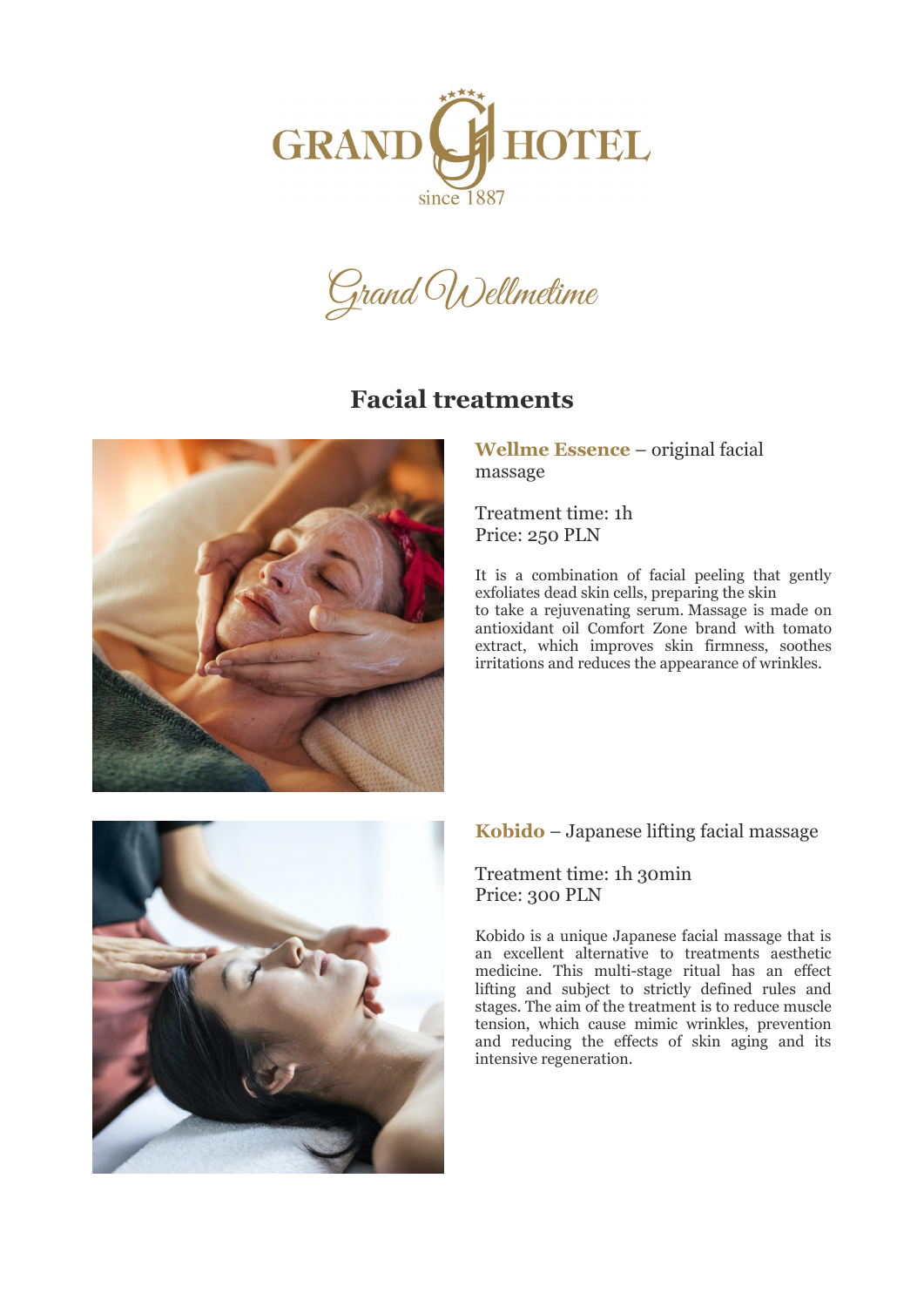### **Body treatments**



#### **Health back massage**

Treatment time: 1h Price: 220 PLN

The purpose of deep tissue massage is primarily all slow relaxation of tissues, abolition pain, improvement of elasticity and flexibility of muscles, restoration of correct posture and liquidity movements. This massage is not a treatment relaxation, it is strongly felt, but not causes the patient a feeling of discomfort or pain.



#### **Relaxing jasmine massage**

Treatment time: 1h Price: 250 PLN

This type of massage primarily affects soothing the nervous system, eliminating tension muscles, restoring the normal rhythm of the heart and actually circulation and blood pressure.

Executed is based on jasmine oil, sunk in organic, certified Shea butter. His application gives the effect of long-term hydration and renewal of the lipid layer of the skin, leaving on it a wonderful smell of jasmine flower.